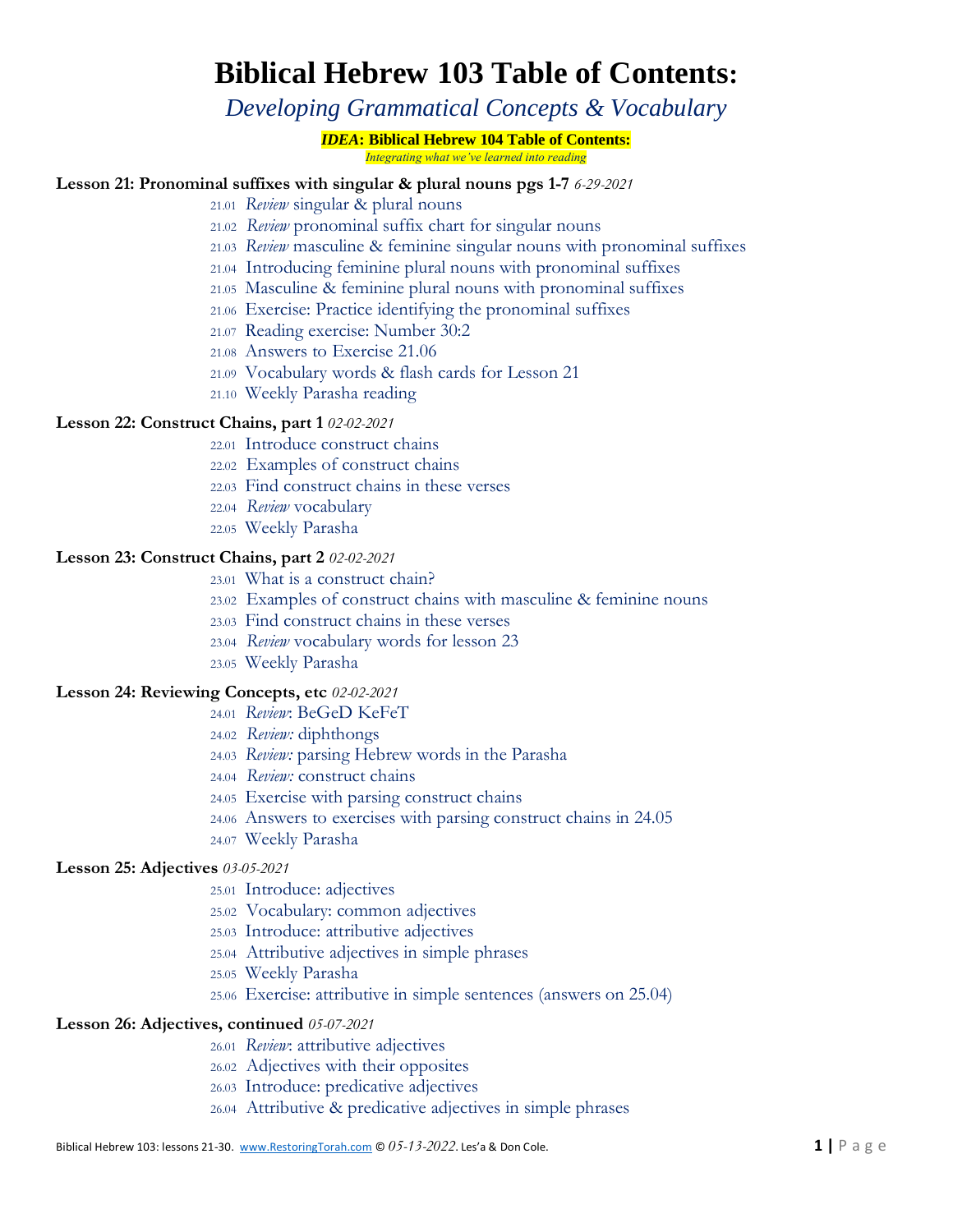26.05 Exercise: attributive & predicative adjectives in simple phrases

26.06 Weekly Parasha

# **Lesson 27: Attributive & Predicative Adjectives, continued** *02-02-2021*

- 27.01 *Quick Review*: demonstrative pronouns
- 27.02 *Review:* What are adjectives?
- 27.03 Homework Worksheet: demonstrative pronouns & adjectives
- 27.04 *Answers:* Quick Review: demonstrative pronouns 27.01
- 27.05 *Answers:* Homework Worksheet: demonstrative pronouns 27.03
- 27.05 Weekly Parasha

## **Lesson 28: Demonstrative Pronouns** *07/01/2021*

- 28.01 *Review:* What are adjectives?
- 28.02 *Introduce*: demonstrative pronouns
- 28.03 Homework Worksheet: demonstrative pronouns & adjectives
- 28.04 *Answers:* Quick Review: demonstrative pronouns 28.02
- 28.05 *Answers:* Homework Worksheet: demonstrative pronouns 28.03
- 28.05 Weekly Parasha

## **Lesson 29: Pronominal Suffixes with plural nouns –** pgs 53-58 *-- 5-13-2021*

- 29.01 *Review:* chart of masculine singular & plural pronouns
- 29.02 *Review*: chart of singular nouns with pronominal suffixes
- 29.03 *Quick review*: diphthongs
- 29.04 Plural masculine nouns with pronominal suffixes
- 29.05 Reading exercises with pronouns & pronominal suffixes
- 29.06 Vocabulary & flash cards for Lesson 29

#### **Lesson 29:** Additional Translation Exercises **–** 12/14/2021

- 29.01: Vocabulary for exercises
- 29.02: Translate the following
- 29.03: Answers to exercise
- 29.04: Translate these verses